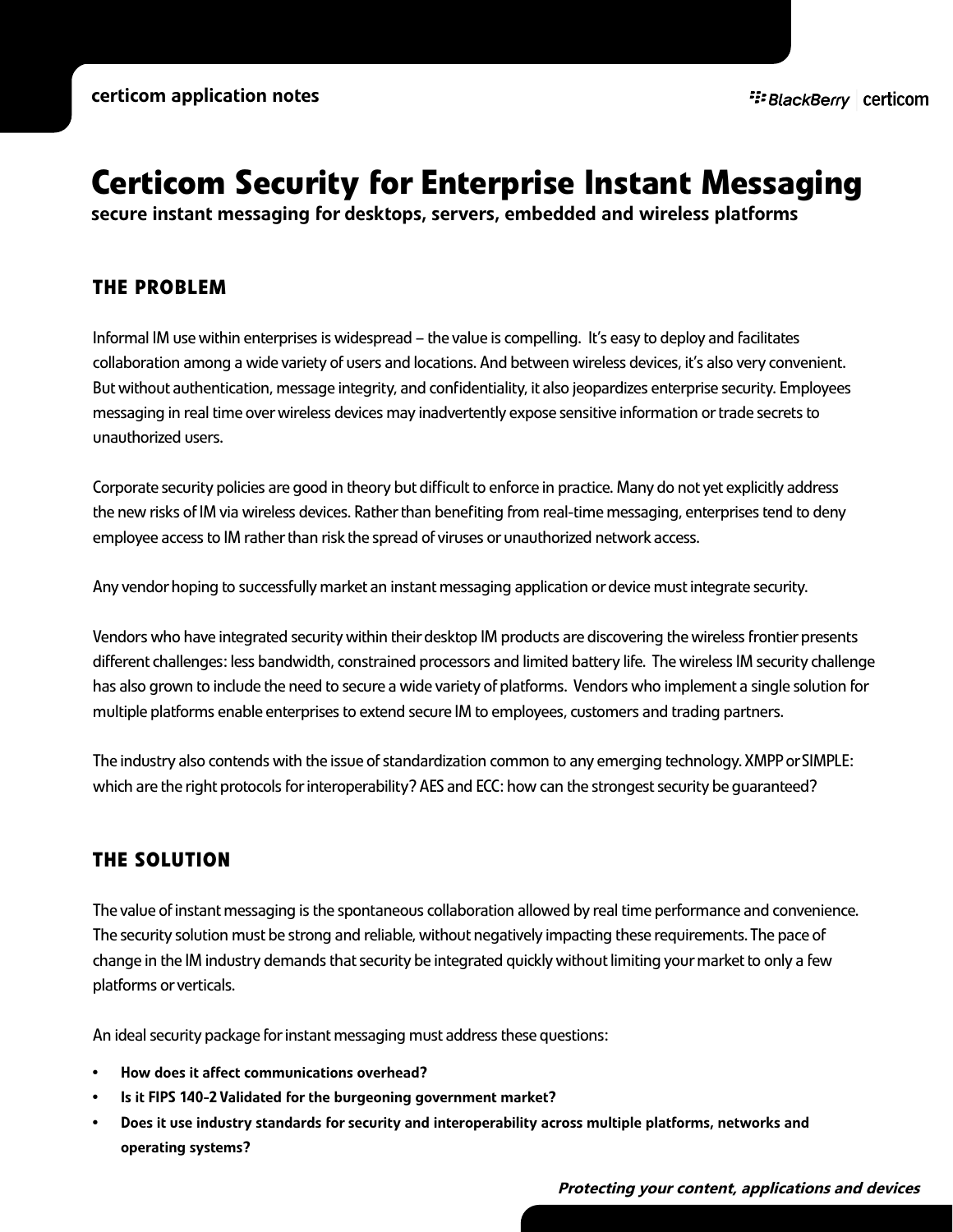- Can it offer strong security for continued use today and tomorrow?
- Will it work with evolving multimedia uses of IM such as audio and video file sharing?

Typically, the need for security must be balanced against the impact that processor-intensive cryptography has on available resources such as computing power and bandwidth. These considerations are even more important in a wireless environment where these resources are in short supply. Instant messaging will not tolerate any communications lag.

Certicom has years of experience developing standards-based cryptography toolkits that are already optimized for wireless use. Certicom's cryptographic toolkits allow you to:

- integrate client and server authenticated security with a footprint up to 80% smallerthan open source alternatives.
- depend on a FIPS 140-2Validated cryptographic module
- benefit from efficient ECC algorithms
- count on ECMQV key agreement that is both faster and strongerthan Diffie-Hellman and RSA
- use FIPS-Validated algorithms and create your own FIPS-Validated applications or devices for government
- employ a single API to add security for **all your platforms**
- rely on the speed and strength of modern AES security

### **THE IMPLEMENTATION**

For your instant messaging application or device to communicate securely it requires three fundamental attributes to assure trust:

- 1. authentication
- 2. message integrity
- 3. confidentiality

Using Certicom's Security Builder<sup>®</sup> toolkits, your instant messaging application or device connects to another IM application, device or server and challenges it to guarantee its identity. Identity can be authenticated a variety of ways:

- PINS
- passwords
- **tokens**
- digital certificates

If you've already established an authentication procedure for a desktop IM application, the same method can be used for your wireless scenario. With authentication complete, Security Builder toolkits can enable applications to:

- look up the public key of the other party
- use the public key to establish a shared secret session key with the other party
- use the session key to encrypt messages sent to the other party
- use the session key to decrypt and authenticate messages from the other party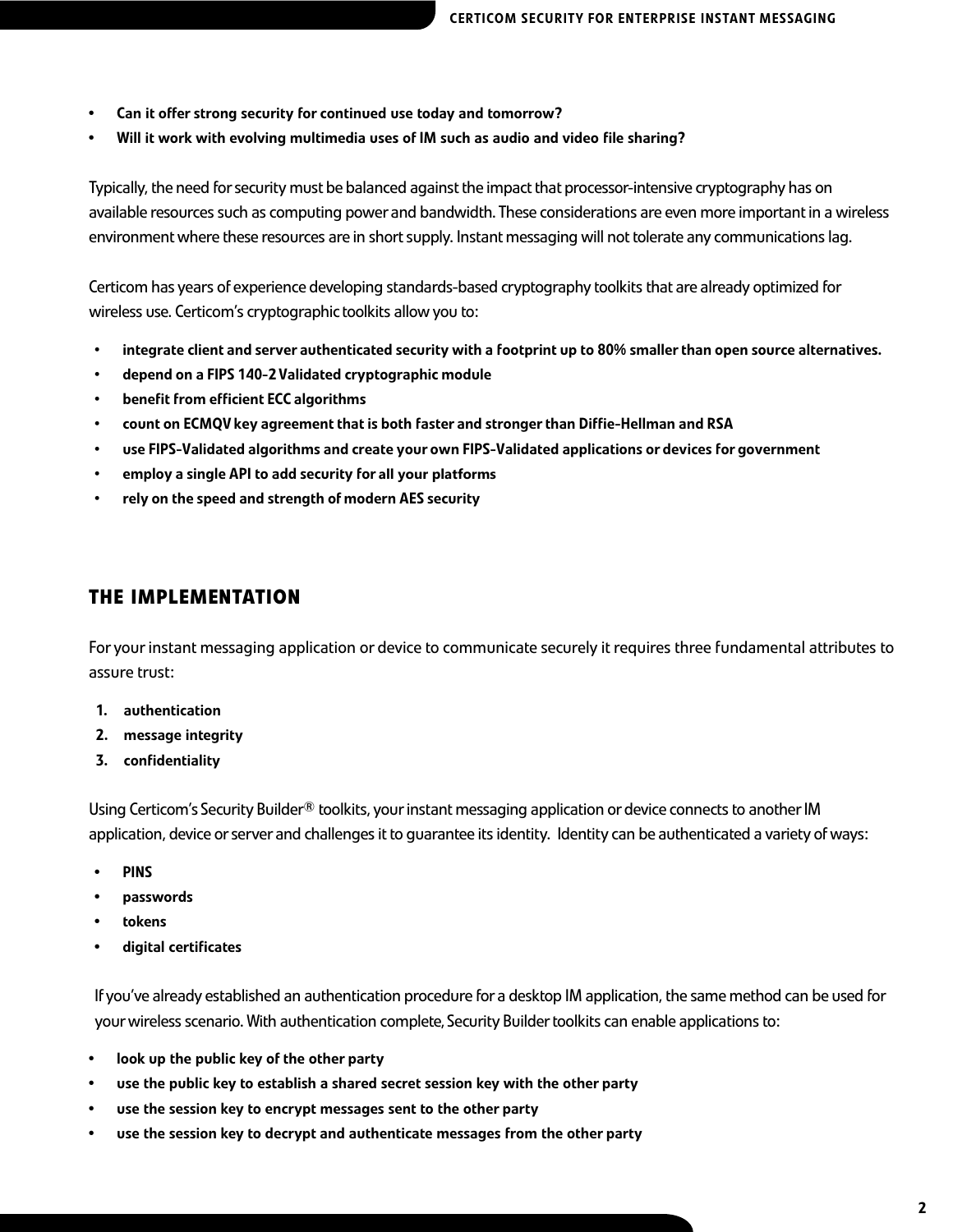Establishing shared secret session keys is processor-intensive. To reduce processing, session keys can be reused to facilitate faster communications. In high security environments, new session keys can established for every session.

For the highest security and efficiency in your application, Certicom uses and recommends:

- AES (Advanced Encryption Standard) forthe fastest and strongest symmetric encryption to maintain confidentiality
- SHA-**256** hash algorithm forfast and strong message integrity
- ECMQV(Elliptic Curve Menezes-Qu-Vanstone) forthe fastest and strongest key exchange protocol for authentication
- ECDSA forfast and efficient digital signatures

## Security Builder SSL API Application Setup Flowchart



*This flowchart illustrates how to set up a simple client or server application using the Security Builder SSL-C API.*